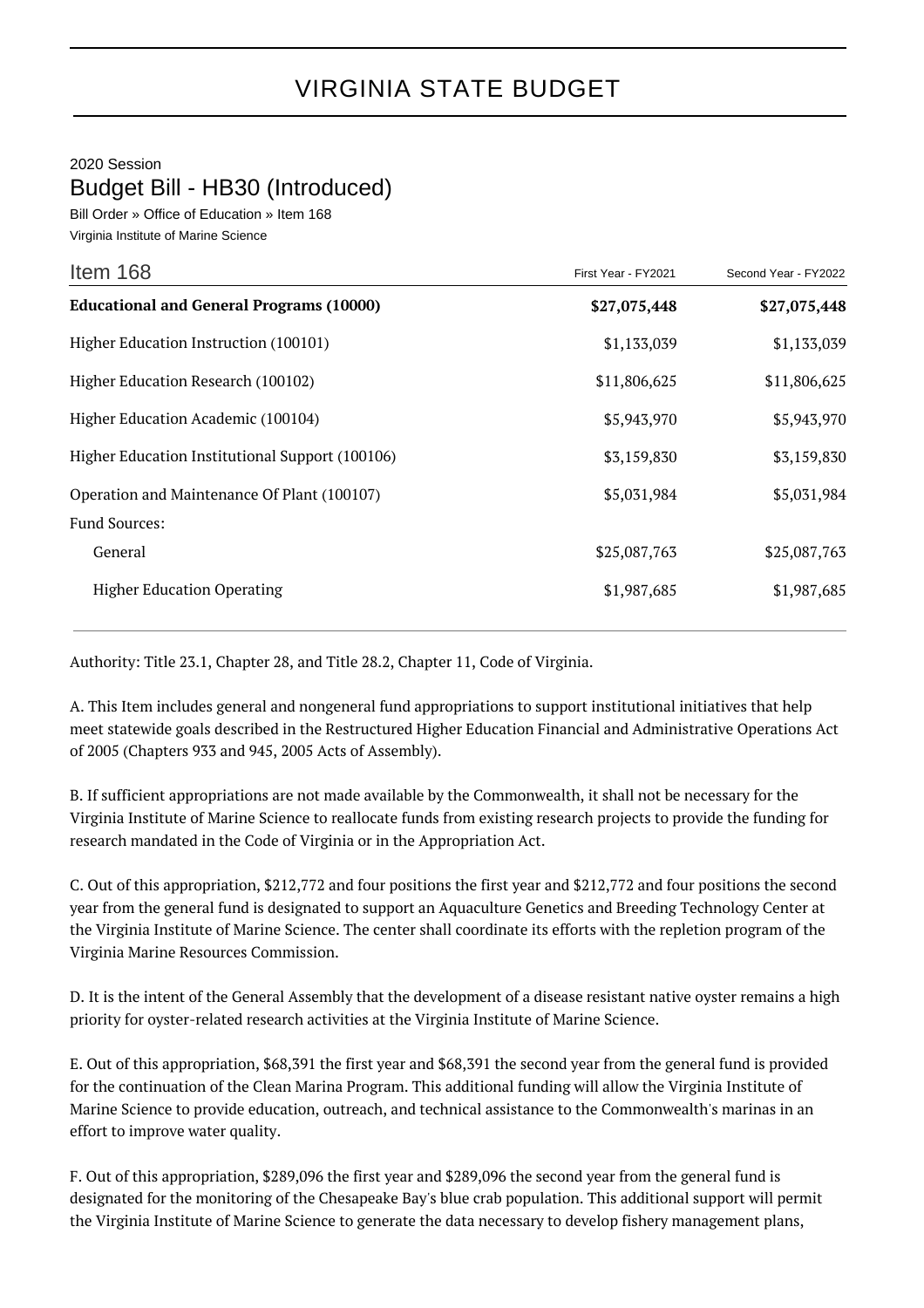determine in-danger habitats, and project the annual blue crab catch.

G. Notwithstanding Chapter 719, 1999 Acts of Assembly, out of this appropriation, \$159,579 the first year and \$159,579 the second year from the general fund shall be provided to the Virginia Institute of Marine Science to support the Fishery Resource Grant Fund and Program. Expenditures and disbursements from the Fund shall be made by the State Treasurer on warrants issued by the State Comptroller upon written request of the President of the College of William and Mary.

H. Out of this appropriation, \$432,894 and 3.15 positions the first year and \$432,894 and 3.15 positions the second year from the general fund is designated to support research on sea level rise and state-of-the-art storm surge modeling, as well as for subcontracting with the College of William and Mary's Virginia Coastal Policy Center (CWMVCPC) to conduct policy and legal analyses of stakeholder-driven adaptation responses to sea level rise, in support of the Commonwealth Center for Recurrent Flooding Resiliency. The center, a collaborative partnership involving the Virginia Institute of Marine Science, Old Dominion University, and the CWMVCPC, shall work with municipalities both along coastal Virginia and throughout the Commonwealth to develop useful resilience strategies.

I. Out of this appropriation, \$125,000 the first year and \$125,000 the second year from the general fund is designated for the establishment of a marine conservation fellowship program in partnership with Virginia-based marine science education programs and conservation museums.

J. Out of this appropriation, \$14,783 the first year and \$14,783 the second year from the general fund is designated for debt service costs for the third and fourth year payments of a five-year lease under the Master Equipment Leasing Program (MELP) for upgrades to the campus information technology infrastructure. In addition to these amounts, \$188,086 and one position the first year and \$188,086 and one position the second year from the general fund is designated for supporting a network engineer, maintenance contracts, and staff training.

K. Out of this appropriation, \$84,678 the first year and \$84,585 the second year from the general fund is designated for debt service costs for the second and third year payments of a five-year lease under the Master Equipment Leasing Program (MELP) for the equipment associated with the modeling and assessment technologies used to monitor the water quality of the Chesapeake Bay and its tributaries. In addition to this amount, \$406,075 and 2.70 positions the first year and \$406,075 and 2.70 positions the second year from the general fund is designated for a postdoctoral researcher and two research technicians, research-related supplies and materials, and ongoing service center costs.

L. Out of this appropriation, \$403,000 the first year and \$403,000 the second year from the general fund is designated for evaluating the ecological health of the Elizabeth River, monitoring the performance of past restoration projects, and providing scientific guidance on development of new restoration projects. Every third year a State of the Elizabeth River Scorecard report on pollution levels in the Elizabeth River shall be produced. The scorecard shall include, at a minimum, an assessment of fish health data including cancer levels, tributyltin levels, and benthic index of biotic integrity, in correlation with water and sediment contaminant analyses from the Elizabeth River.

M. The appropriation for the fund source Higher Education Operating in this Item shall be considered a sum sufficient appropriation, which is an estimate of the amount of revenues to be collected for the educational and general program under the terms of the management agreement between the College of William and Mary and the Commonwealth, as set forth in Chapters 933 and 943 of the 2006 Acts of Assembly.

N. Out of this appropriation, \$386,668 and 2.75 positions the first year and \$386,668 and 2.75 positions the second year from the general fund is provided for an annual survey of submerged bay grasses and the development of best management practices for oyster aquaculture that supports co-existence with bay grasses. The survey is also intended to assist in evaluating attainment of water quality standards, permitting efforts of other state agencies,